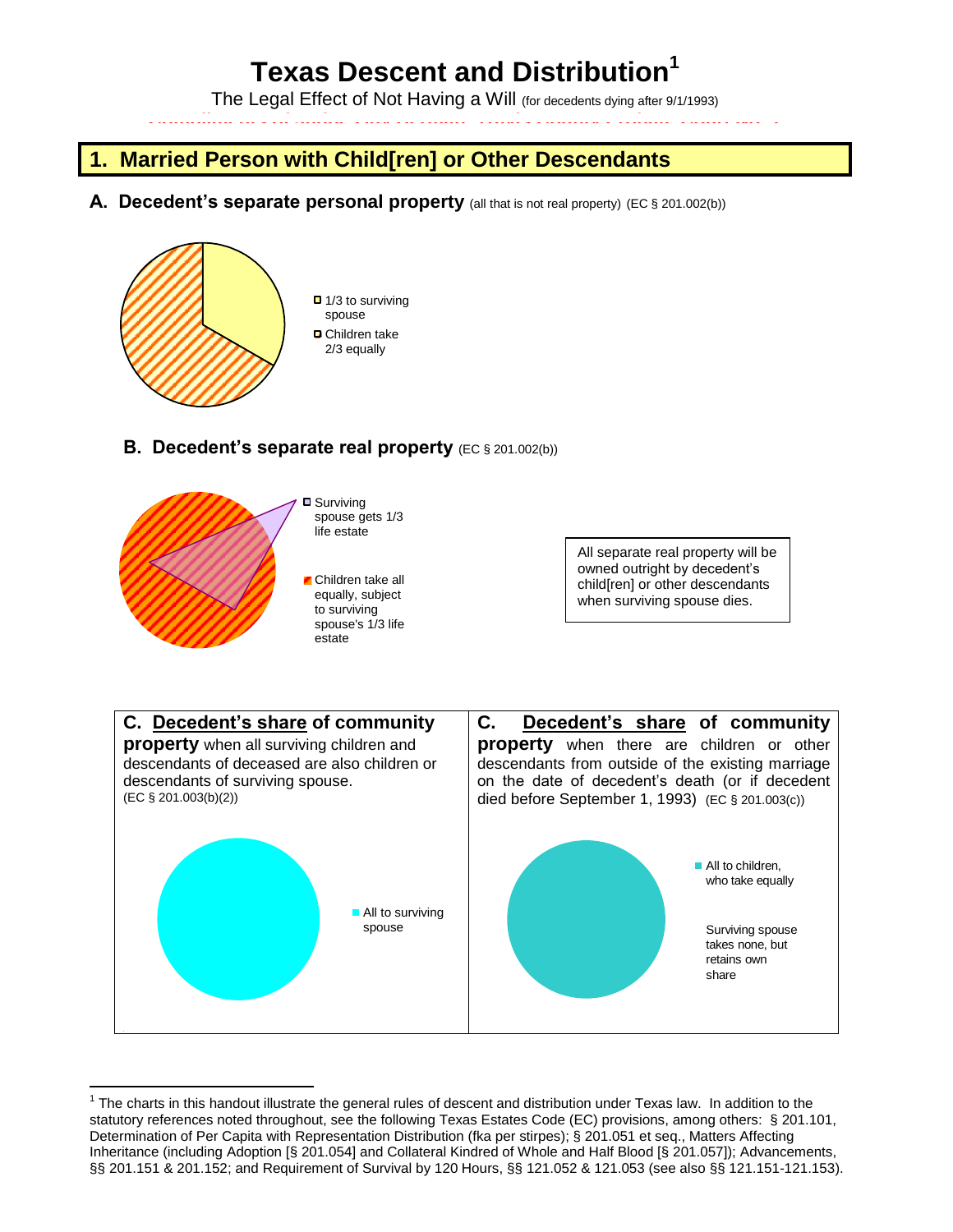### **2. Married Person with No Child or Descendant**

A. Decedent's separate personal property (all that is not real property) (EC § 201.002(c)(1))



**All to surviving** spouse

#### **B. Decedent's** s**eparate real property** (EC § 201.002)



**C. Decedent's share of community property** (EC § 201.003(b)(1))